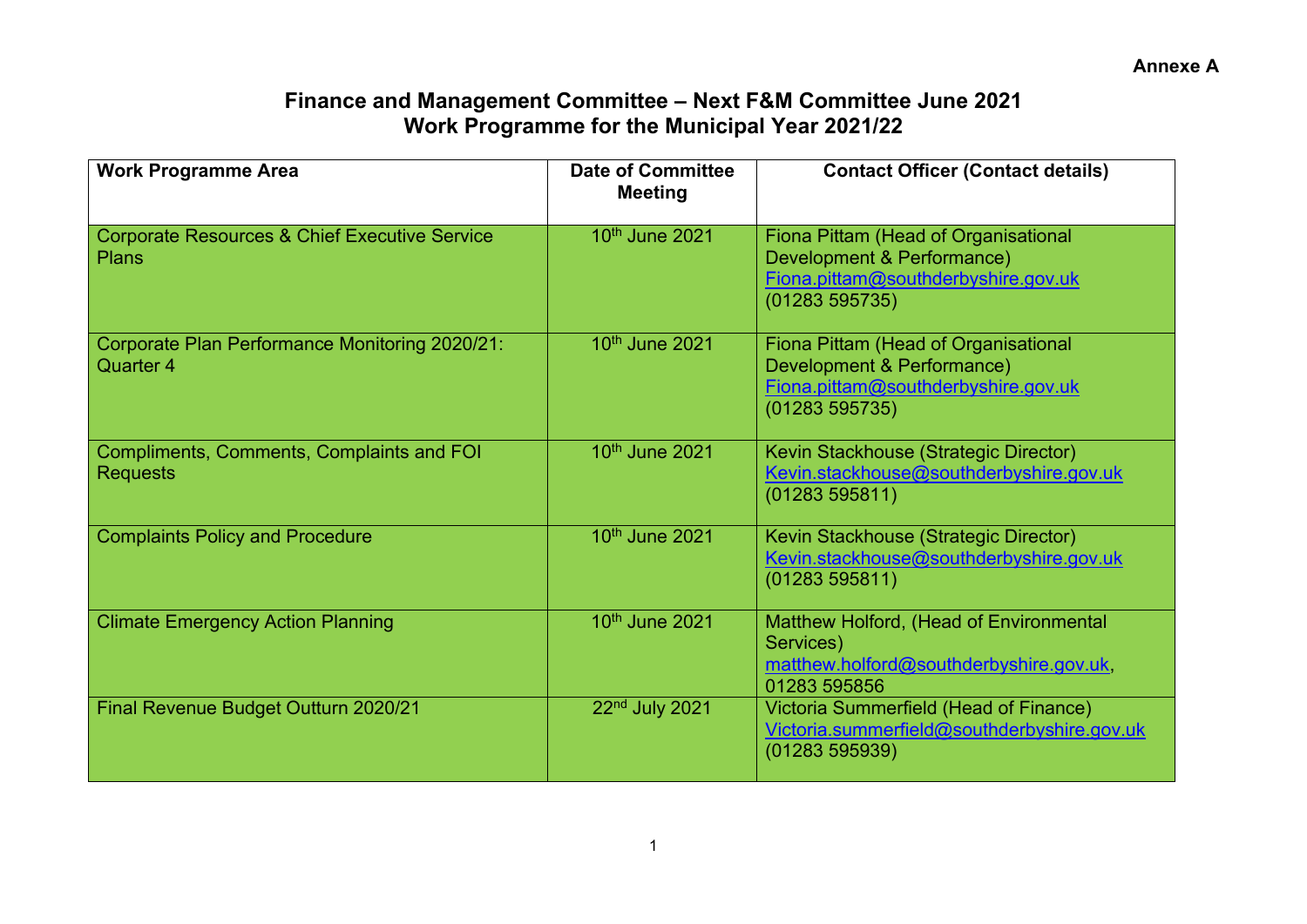| <b>Treasury Management Annual Report 2020/21</b>            | 22nd July 2021   | Victoria Summerfield (Head of Finance)<br>Victoria.summerfield@southderbyshire.gov.uk<br>(01283595939)                     |
|-------------------------------------------------------------|------------------|----------------------------------------------------------------------------------------------------------------------------|
| Final Capital Outturn 2020/21                               | 22nd July 2021   | Victoria Summerfield (Head of Finance)<br>Victoria.summerfield@southderbyshire.gov.uk<br>(01283595939)                     |
| <b>Proposed Local Council Tax Support Scheme</b><br>2022/23 | 22nd July 2021   | Lizzie Barton (Head of Customer Services)<br>Elizabeth.barton@southderbyshire.gov.uk<br>(01283 595779)                     |
| <b>Covid 19 Funding: Update</b>                             | 22nd July 2021   | Kevin Stackhouse (Strategic Director)<br>Kevin.stackhouse@southderbyshire.gov.uk<br>(01283595811)                          |
| Corporate Plan Performance Monitoring 2021/22:<br>Quarter 1 | 26th August.2021 | Fiona Pittam (Head of Organisational<br>Development & Performance)<br>Fiona.pittam@southderbyshire.gov.uk<br>(01283595735) |
| <b>Revenue Financial Monitoring 2021/22</b>                 | 26th August.2021 | Victoria Summerfield (Head of Finance)<br>Victoria.summerfield@southderbyshire.gov.uk<br>(01283595939)                     |
| <b>Capital Financial Monitoring 2021/22</b>                 | 26th August.2021 | Victoria Summerfield (Head of Finance)<br>Victoria.summerfield@southderbyshire.gov.uk<br>(01283595939)                     |
| Treasury Update 2021/22                                     | 26th August.2021 | Victoria Summerfield (Head of Finance)<br>Victoria.summerfield@southderbyshire.gov.uk<br>(01283595939)                     |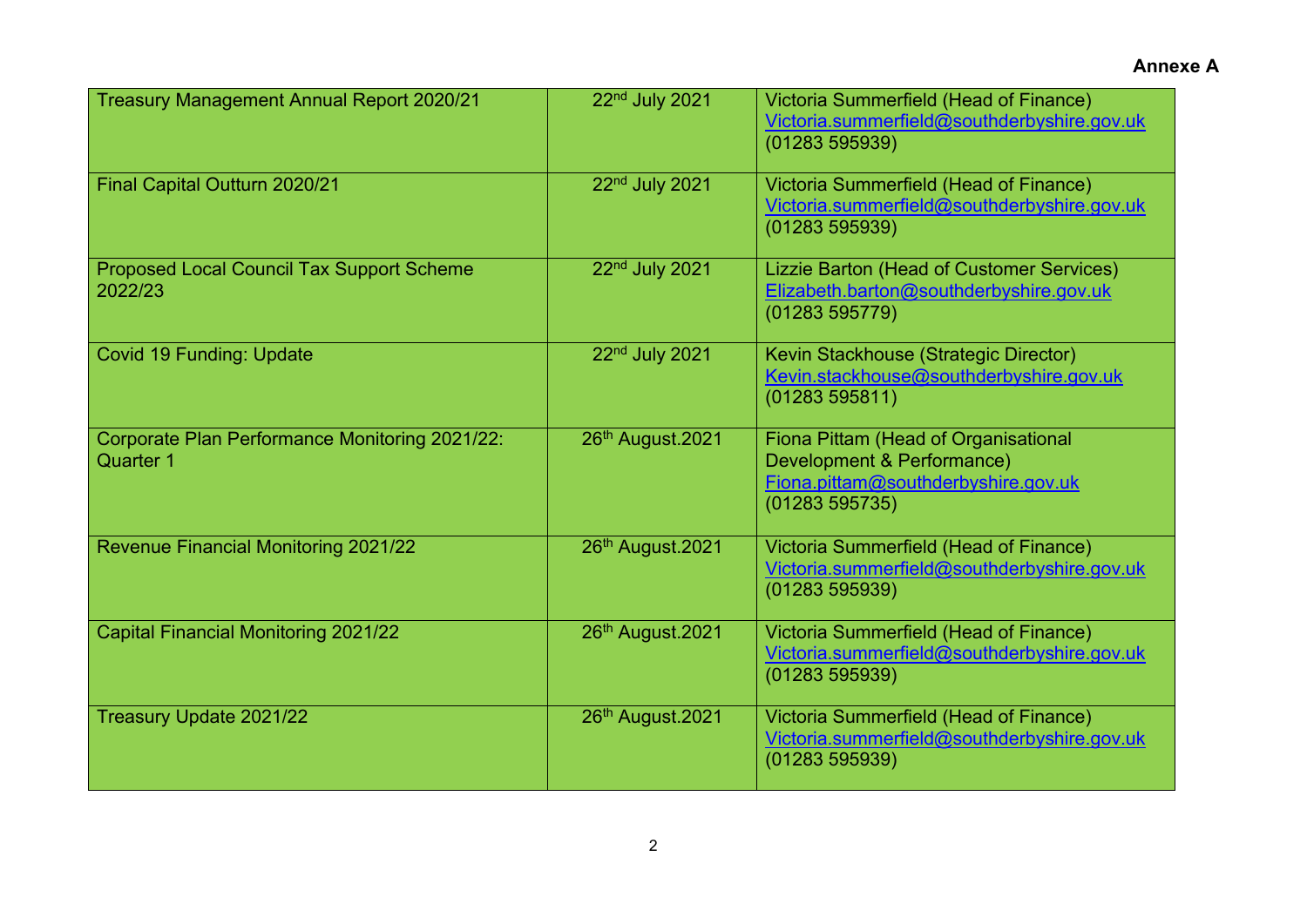| Revenues: Collection Rates, Recovery and Write-offs                 | 26th August.2021               | Lizzie Barton (Head of Customer Services)<br>Elizabeth.barton@southderbyshire.gov.uk<br>(01283595779)                      |
|---------------------------------------------------------------------|--------------------------------|----------------------------------------------------------------------------------------------------------------------------|
| <b>Corporate Plan Performance Monitoring 2021/22:</b><br>Quarter 2  | 25th November 2021             | Fiona Pittam (Head of Organisational<br>Development & Performance)<br>Fiona.pittam@southderbyshire.gov.uk<br>(01283595735) |
| <b>Revenue Financial Monitoring 2021/22</b>                         | 25th November 2021             | Victoria Summerfield (Head of Finance)<br>Victoria.summerfield@southderbyshire.gov.uk<br>(01283595939)                     |
| <b>Capital Financial Monitoring 2021/22</b>                         | 25 <sup>th</sup> November 2021 | Victoria Summerfield (Head of Finance)<br>Victoria.summerfield@southderbyshire.gov.uk<br>(01283595939)                     |
| Treasury Update 2021/22                                             | 25th November 2021             | Victoria Summerfield (Head of Finance)<br>Victoria.summerfield@southderbyshire.gov.uk<br>(01283595939)                     |
| <b>Proposed Local Council Tax Support Scheme</b><br>2022/23         | 25th November 2021             | Lizzie Barton (Head of Customer Services)<br>Elizabeth.barton@southderbyshire.gov.uk<br>(01283 595779)                     |
| <b>Compliments, Comments, Complaints and FOI</b><br><b>Requests</b> | 25th November 2021             | Kevin Stackhouse (Strategic Director)<br>Kevin.stackhouse@southderbyshire.gov.uk<br>(01283595811)                          |
| <b>Revenues: Collection Rates, Recovery and Write-offs</b>          | 25 <sup>th</sup> November 2021 | Lizzie Barton (Head of Customer Services)<br>Elizabeth.barton@southderbyshire.gov.uk<br>(01283 595779)                     |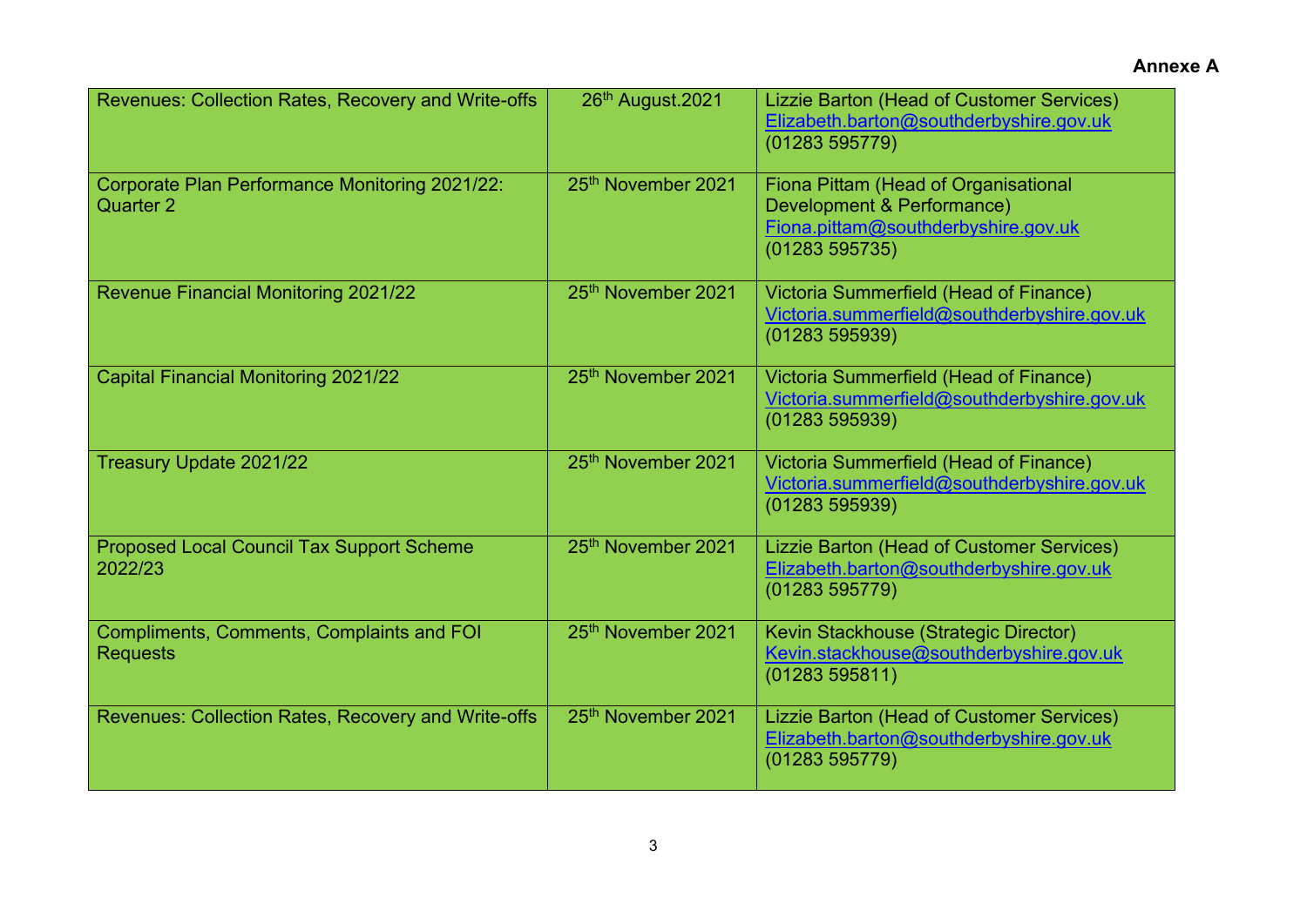| Annual Statement of Accounts 2020/21                                 | 6 <sup>th</sup> January 2022 | Victoria Summerfield (Head of Finance)<br>Victoria.summerfield@southderbyshire.gov.uk<br>(01283 595939)                    |
|----------------------------------------------------------------------|------------------------------|----------------------------------------------------------------------------------------------------------------------------|
| Service Base Budgets 2022/23                                         | 6 <sup>th</sup> January 2022 | Victoria Summerfield (Head of Finance)<br>Victoria.summerfield@southderbyshire.gov.uk<br>(01283595939)                     |
| General Fund Consolidated Budget 2022/23 and<br>MTFP to 2027         | 10th February 2022           | Victoria Summerfield (Head of Finance)<br>Victoria.summerfield@southderbyshire.gov.uk<br>(01283595939)                     |
| Housing Revenue Account Budget 2022/23 and<br>Financial Plan to 2032 | 10th February 2022           | Victoria Summerfield (Head of Finance)<br>Victoria.summerfield@southderbyshire.gov.uk<br>(01283595939)                     |
| Capital Budget to 2022 to 2027                                       | 10th February 2022           | Victoria Summerfield (Head of Finance)<br>Victoria.summerfield@southderbyshire.gov.uk<br>(01283595939)                     |
| Annual Report of the Section 151 Officer                             | 10th February 2022           | Kevin Stackhouse (Strategic Director)<br>Kevin.stackhouse@southderbyshire.gov.uk<br>(01283595811)                          |
| Corporate Plan Performance Monitoring 2021/22:<br>Quarter 3          | 17th March 2022              | Fiona Pittam (Head of Organisational<br>Development & Performance)<br>Fiona.pittam@southderbyshire.gov.uk<br>(01283595735) |
| <b>Revenue Financial Monitoring 2021/22</b>                          | 17th March 2022              | Victoria Summerfield (Head of Finance)<br>Victoria.summerfield@southderbyshire.gov.uk<br>(01283595939)                     |